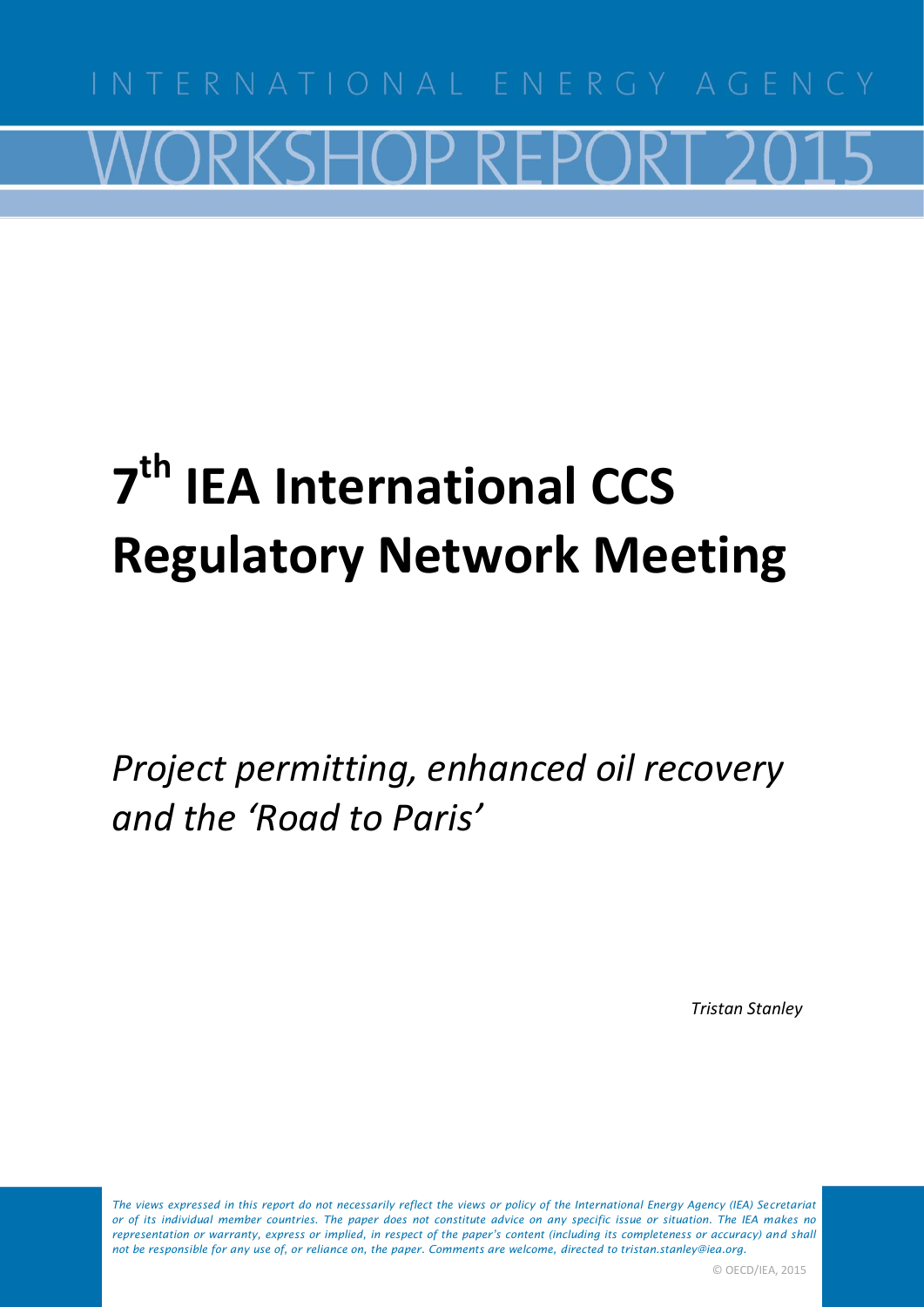#### **INTERNATIONAL ENERGY AGENCY**

The International Energy Agency (IEA), an autonomous agency, was established in November 1974. Its primary mandate was - and is - two-fold: to promote energy security amongst its member countries through collective response to physical disruptions in oil supply, and provide authoritative research and analysis on ways to ensure reliable, affordable and clean energy for its 29 member countries and beyond. The IEA carries out a comprehensive programme of energy co-operation among its member countries, each of which is obliged to hold oil stocks equivalent to 90 days of its net imports. The Agency's aims include the following objectives:

Secure member countries' access to reliable and ample supplies of all forms of energy; in particular, through maintaining effective emergency response capabilities in case of oil supply disruptions. Promote sustainable energy policies that spur economic growth and environmental protection

in a global context - particularly in terms of reducing greenhouse-gas emissions that contribute to dimate change.

Improve transparency of international markets through collection and analysis of energy data.

- Support global collaboration on energy technology to secure future energy supplies and mitigate their environmental impact, including through improved energy efficiency and development and deployment of low-carbon technologies.
	- Find solutions to global energy challenges through engagement and dialogue with non-member countries, industry, international organisations and other stakeholders.

France

Germany Greece Hungary Ireland Italy Japan Korea (Republic of) Luxembourg Netherlands New Zealand Norway Poland Portugal Slovak Republic

IFA member countries:

Australia Austria

Belgium Canada Czech Republic

Denmark Estonia Finland

© OECD/IEA, 2015 International Energy Agency 9 rue de la Fédération 75739 Paris Cedex 15, France

> United Kingdom Please note that this publication<br>is subject to specific restrictions<br>that limit its use and distribution.<br>The terms and conditions are United States The European Commission

Turkey

Switzerland

also participates in available online at www.iea.org/t&c/ the work of the IEA

www.iea.org

**International Energy Agency** 

Spain Sweden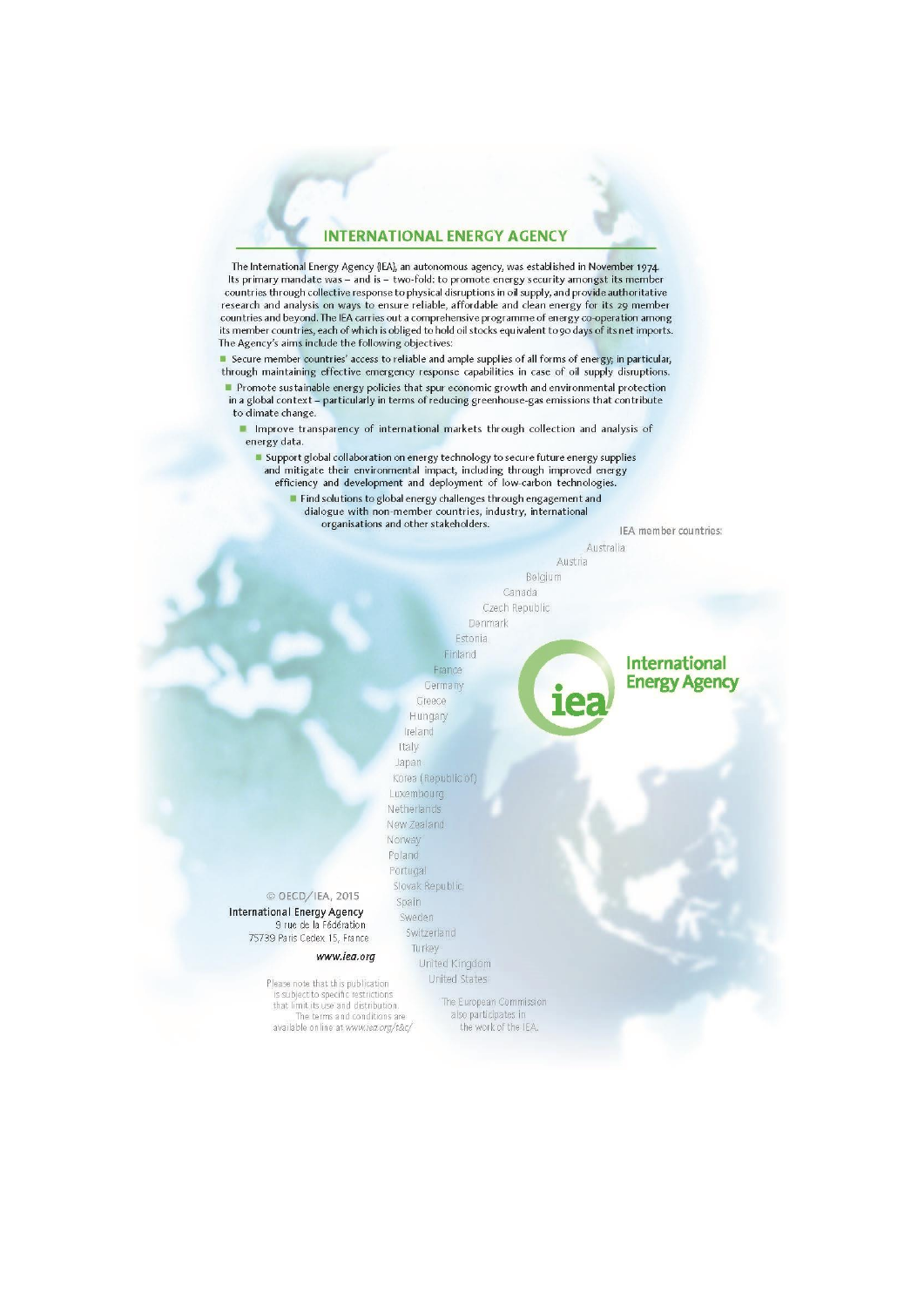### **Table of contents**

|                                                                                              | Page $ 1$ |
|----------------------------------------------------------------------------------------------|-----------|
|                                                                                              |           |
|                                                                                              |           |
|                                                                                              |           |
|                                                                                              |           |
|                                                                                              |           |
|                                                                                              |           |
|                                                                                              |           |
| Session 7 – Interaction of CCS regulation and domestic and international emissions reduction |           |
|                                                                                              |           |
|                                                                                              |           |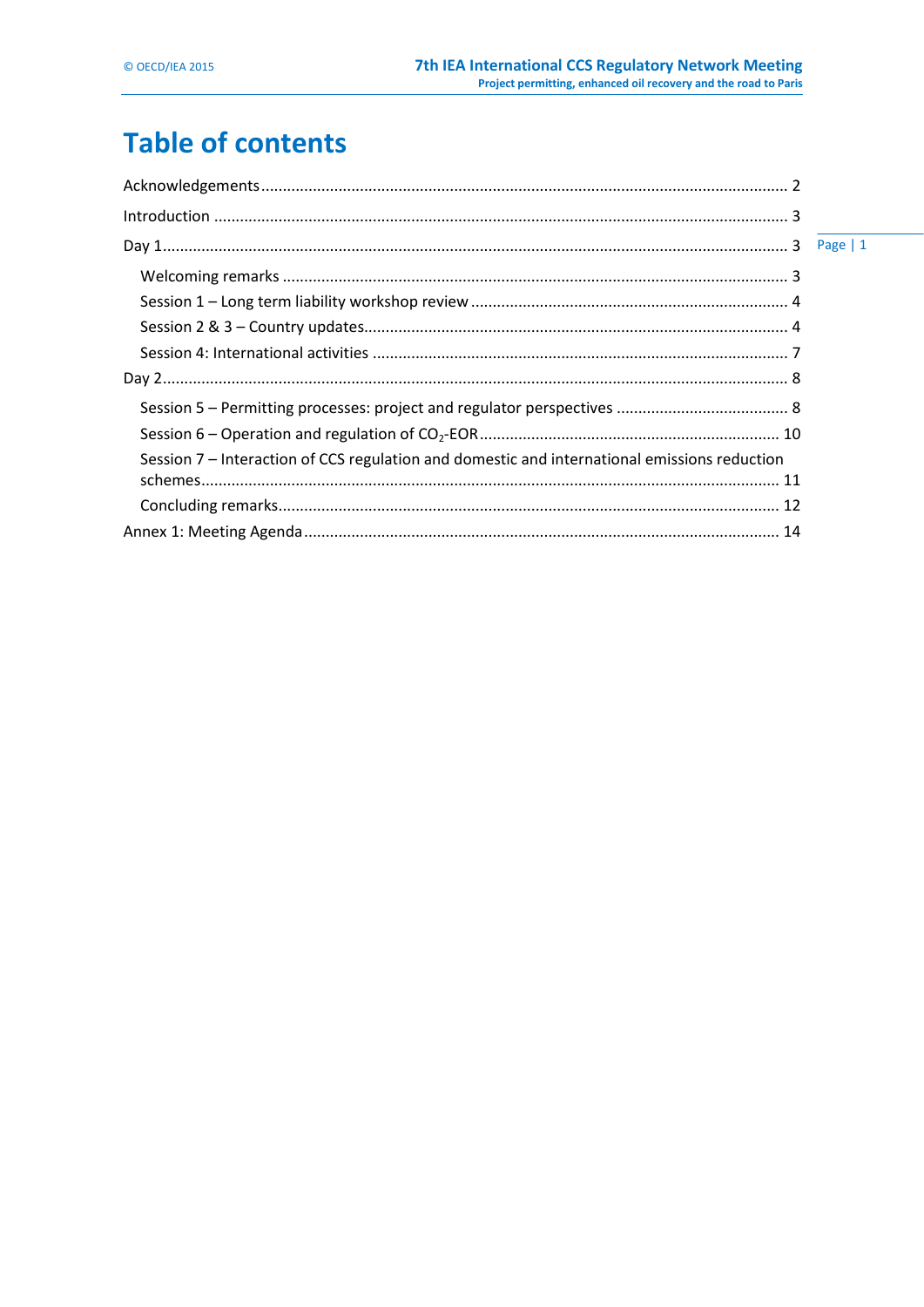#### <span id="page-3-0"></span>**Acknowledgements**

This workshop was organised by the International Energy Agency (IEA) Carbon Capture and Storage (CCS) Unit. Tristan Stanley organised the meeting with support from Sean McCoy, Sally Wilkinson and Juho Lipponen. Tim Dixon (IEAGHG) and Ian Havercroft (Global CCS Institute) provided input to shape the agenda. Tristan Stanley was the lead author of this workshop report.

The IEA would like to thank all the session chairs, presenters and participants for their contribution which made the workshop such a success.

The IEA would like to acknowledge the financial support of the Global CCS Institute and the Alberta Government for this event and the broader work of the CCS Unit.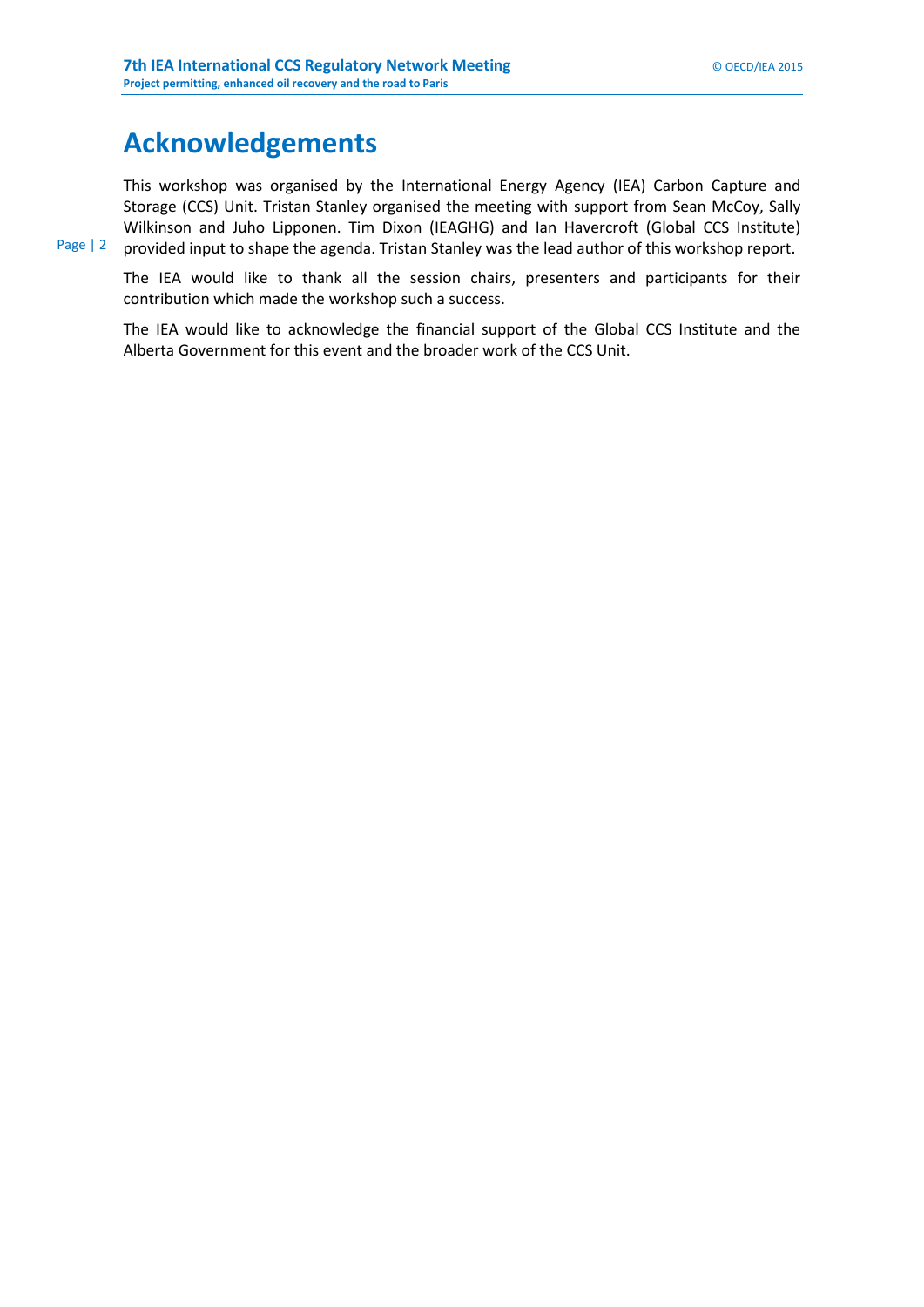#### <span id="page-4-0"></span>**Introduction**

On 22-23 April, the International Energy Agency hosted the  $7<sup>th</sup>$  meeting of the IEA International CCS Regulatory Network in Paris, France. The meeting brought together 35 representatives of national and sub-national governments, industry and the research and academic community.

Page | 3

The Regulatory Network was launched in Paris in May 2008 to provide a neutral forum for regulators, policy makers and stakeholders to share updates and views on developments in the regulation of CCS activities, with a focus on the geological storage of  $CO<sub>2</sub>$ . Over the past seven years, hundreds of people from dozens of countries – developed and developing – have participated in Network activities.

Over the past few years, a number of early mover  $CO<sub>2</sub>$  storage projects have gone through the permitting process providing opportunities to test the regulatory frameworks in the various jurisdictions. Meanwhile, other governments have continued to explore and analyse how CCS permitting and regulation can best be fit within existing legal frameworks.

This year's meeting of the IEA CCS Regulatory Network was an opportunity to review the experiences of projects and regulators in applying for and issuing permits; and for general knowledge sharing to support jurisdictions along the full spectrum of regulatory framework development. The meeting also explored issues relating to the regulation of existing Enhanced Oil Recovery (EOR) projects for  $CO<sub>2</sub>$  storage, and the interaction of CCS regulation with broader emissions reduction schemes, both domestically and internationally.

The first day focused on updates on recent progress from the governments around the table as well as other international processes with a bearing on CCS laws and regulations. The second day was arranged thematically with sessions comparing the permitting processes in different jurisdictions, reviewing the regulation of EOR projects in the United States, and discussing the interaction of  $CO<sub>2</sub>$  regulation and emissions reduction schemes.

#### <span id="page-4-1"></span>**Day 1**

#### <span id="page-4-2"></span>**Welcoming remarks**

Philippe Benoit, head of the Environment and Energy Efficiency Division of the IEA, opened the meeting and welcomed participants.

Since the Network was conceived in 2008, participating jurisdictions have developed laws and regulations at different paces reflecting their individual contexts. As a result, Network participants now span a wide range of stages of regulatory development, from gap analysis to implementation and to the review of existing regulations. The Network offers an opportunity for jurisdictions to discuss challenges they currently face as well as learning from the experiences of those who are further advanced. The wide distribution of participants also emphasizes that the regulatory development process is in fact a cycle in which reviews of experiences influence the design of new legislation and regulations or the refinement of existing ones.

The pace of CCS deployment to date has been much slower than was originally anticipated when the network was conceived, and which was outlined as necessary by the IEA CCS Roadmaps in 2009 and 2013. Over the past few years we have begun to see the first projects go through the permitting processes in different jurisdictions around the world. The experiences of these projects are an invaluable reference for governments currently designing or refining the permitting pathway for  $CO<sub>2</sub>$  storage projects.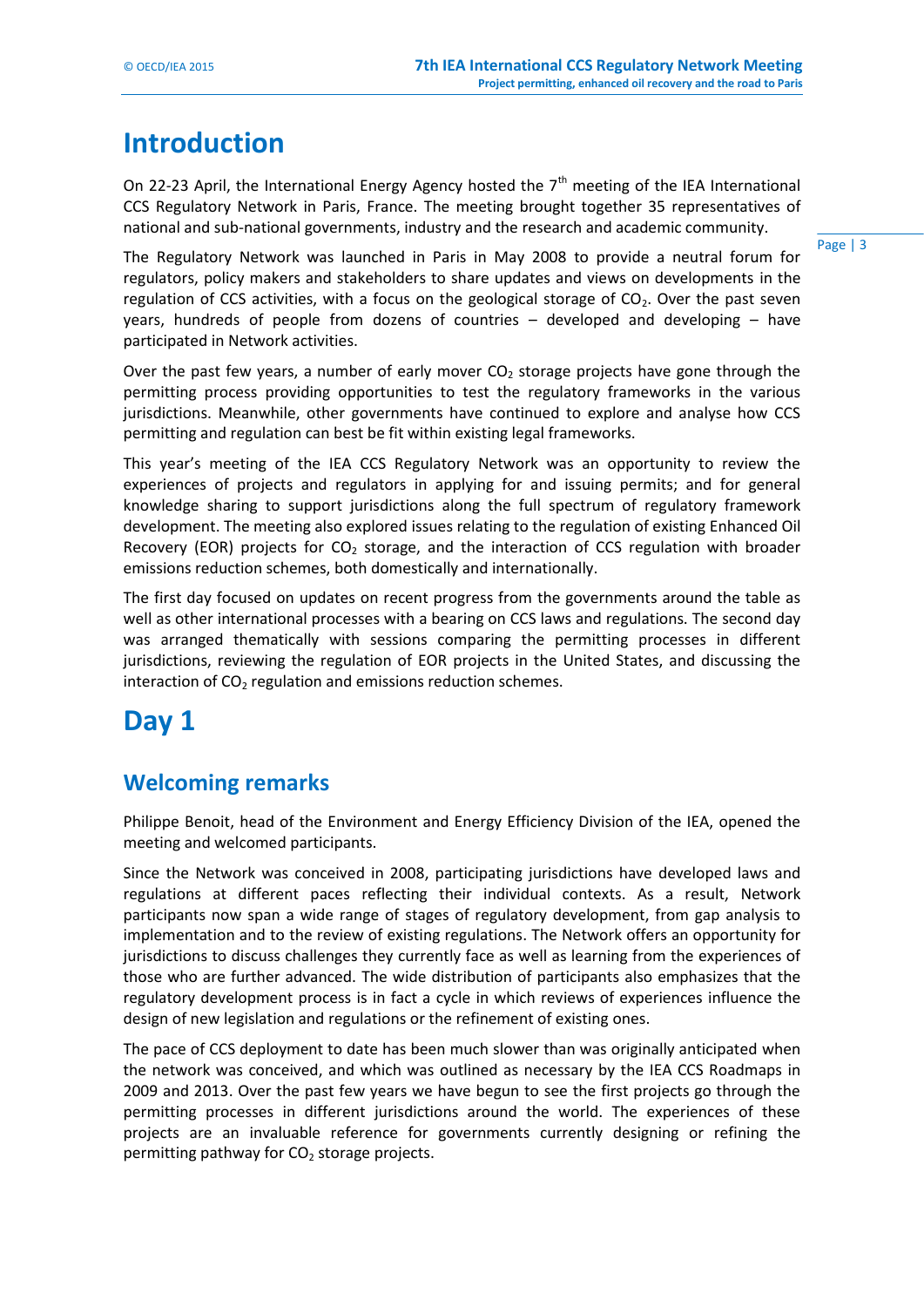#### <span id="page-5-0"></span>**Session 1 – Long term liability workshop review**

During the two days preceding the meeting, the **IEA** and **Global CCS Institute** co-hosted an expert workshop on managing long term liability for  $CO<sub>2</sub>$  storage. The Network meeting opened with a presentation from Sean McCoy (IEA) and Ian Havercroft (Global CCS Institute) on the outcomes of that workshop, followed by a discussion.

The objective of the workshop was to review the latest research and experiences relating to long term liability; re-evaluate the nature and magnitude of the problem and potential solutions; and develop recommendations for governments.

The key findings from the workshop were that liability remains a critical issue for storage projects; there is a difference in perception of risks associated with storage and the reality; and, good site selection, driven by a solid regulatory framework, is fundamental.

There was much discussion around why CCS should be considered any differently to any other large project, the impacts from which have the potential to outlast the entity responsible for its construction and operation. The discussion focused on the unique aspects of  $CO<sub>2</sub>$  liability which meant it couldn't be dealt with under normal or existing liability frameworks. An example of a unique liability is that created by the potential for leakage of the stored  $CO<sub>2</sub>$  to the atmosphere under emissions reductions frameworks that penalise such emissions, commonly referred to as "climate liability".

A separate workshop report on the meeting that summarizes discussion and findings of the workshop is forthcoming.<sup>1</sup>

#### <span id="page-5-1"></span>**Session 2 & 3 – Country updates**

In the second and third sessions, governments from various jurisdictions were invited to present and discuss the most recent progress in the development of legal and regulatory frameworks. There were presentations from:

- **•** Maria Velkova, European Commission
- Elzbieta Wróblewska, Ministry of Economy, Poland
- Tony Ripley, Department of Energy and Climate Change, UK
- Ana Picado, National Laboratory on Energy and Geology, Portugal
- Kathryn Gagnon, Natural Resources Canada, Canada
- Jordan Kislear, Department of Energy, United States
- Moon-Hyun Koh, Soongsil University, Korea

1

Maria Velkova provided an update on broader policy developments pertaining to CCS, the implementation of the EU Directive 2009/31/EC on the Geologic Storage of Carbon Dioxide (CCS Directive), and the recent CCS Directive review. The **European Commission** sees a reformed EU Emissions Trading System (EU ETS) as the major driver for the deployment of clean energy technologies, including CCS, in the EU. This is discussed in more detail in the later section regarding emissions reduction schemes.

The Commission is building on the existing New Entrants Reserve funding scheme (NER 300) to create a follow up programme with 400 million allowances – the future Innovation Fund, which will make additional funds available for technology innovation in the areas of innovative

<sup>&</sup>lt;sup>1</sup> The workshop report can be downloaded from the **IEA event page for the workshop**.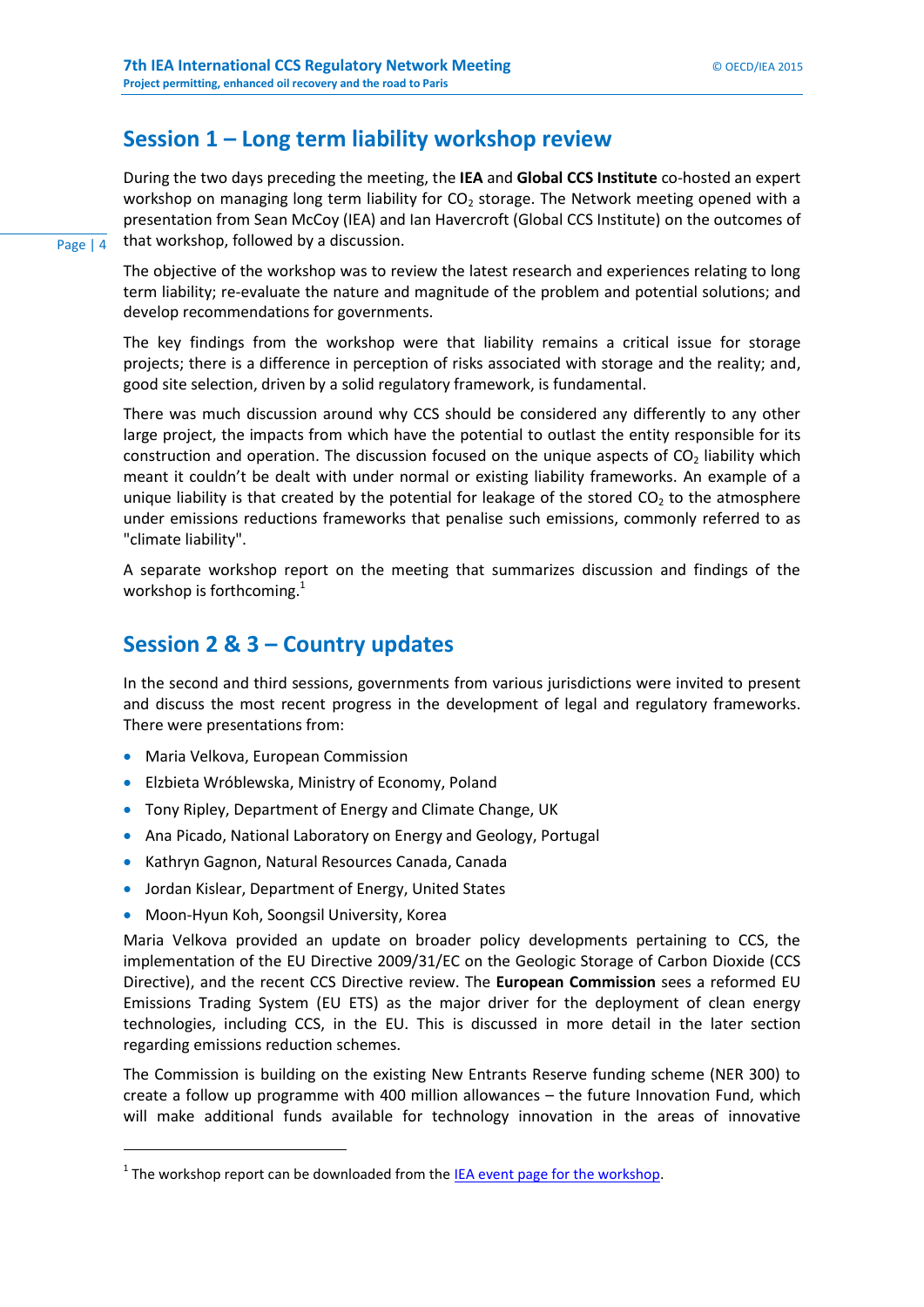renewables and CCS. One of the key differences to the NER 300, the Innovation Fund (NER 400) will expand the scope for eligible technologies to breakthroughs in industrial sectors.

of implementing the CCS Directive, a full conformity check of the MS transposition instruments. Page | 5 As of 2013, all EU Member States (MS) have notified the Commission of measures transposing the EU CCS Directive into their national legislation. All but one of these have now been deemed complete in terms of coverage. The Commission is currently undertaking the third and final step The goal of this check is to ensure that MS implementation of the CCS Directive is in compliance. As of May 2013, six Member States were confirmed to be fully compliant.

The Commission recently concluded a review of the CCS Directive. The review primarily considered whether the CCS Directive was fit for purpose and whether it could be refined based on the experiences to date. The review found that CCS deployment in the EU has been slower than was originally hoped and planned, with only one project sponsor and one MS having direct experience of permitting under the CCS Directive. The lack of project experience to draw from was a key methodological challenge for the reviewers. The general consensus that emerged from the review and associated stakeholder consultations was that the CCS Directive is fit for purpose; and, while a number of articles could be usefully refined, initiating a process of modifying the CCS Directive would create uncertainty and thus potentially negatively impact CCS projects.

Elzbieta Wróblewska reminded participants that **Poland** implemented the CCS Directive in 2013 primarily through an amendment to the Geological and Mining law. The relevant CCS legislation will be overseen by the Ministry of the Environment and will only apply to large-scale demonstrations (over 250 MW).

The CCS amendment to the Geological and Mining law primarily concerns exploration for  $CO<sub>2</sub>$ storage sites. A new body is to be established, The National Administrator of Underground  $CO<sub>2</sub>$ Storages (KAPS CO<sub>2</sub>), to administer the regulation and permitting of CO<sub>2</sub> storage exploration. Unlike in most other EU MS, entities undertaking  $CO<sub>2</sub>$  storage activities in Poland, including exploration, will be required to pay a fee, 60% of which will go to the local administrative authority, and 40% to fund the KAPS  $CO<sub>2</sub>$  body.

The Ministry of the Environment will grant licenses for  $CO<sub>2</sub>$  storage operations once an appropriate local administrative body has given a positive opinion of a project. Once the permit is issued, a  $CO<sub>2</sub>$  storage operator will be required to post a financial security instrument to cover the costs of monitoring as well as decommissioning costs of the storage site.

The Polish legislation calls for a review in 2024 of the current approach to CCS development. Amendments to the legislation could be proposed and adopted at that point to reflect progress in CCS development.

The **United Kingdom** is supporting the deployment of CCS in the electricity sector through its Electricity Market Reform (EMR) process and GBP 1 billion of capital funding in the CCS commercialisation program. For renewables, nuclear and CCS, EMR has introduced a new type of feed-in-tariff that is combined with a contract-for-difference (CfD) to account for variations of market prices. Tony Ripley noted that two projects in the UK, White Rose and Peterhead, have been named preferred bidders under the commercialisation program and are currently undertaking FEED studies. Final investment decisions (FID) on these projects are expected to be taken in early 2016.

The CCS Directive was transposed into **Portuguese** law in 2012 under the Directorate General for Energy and Geology. While Ana Picado noted that CCS is not seen as a policy priority in Portugal, there is currently some activity particularly around developing a roadmap and identifying storage resources.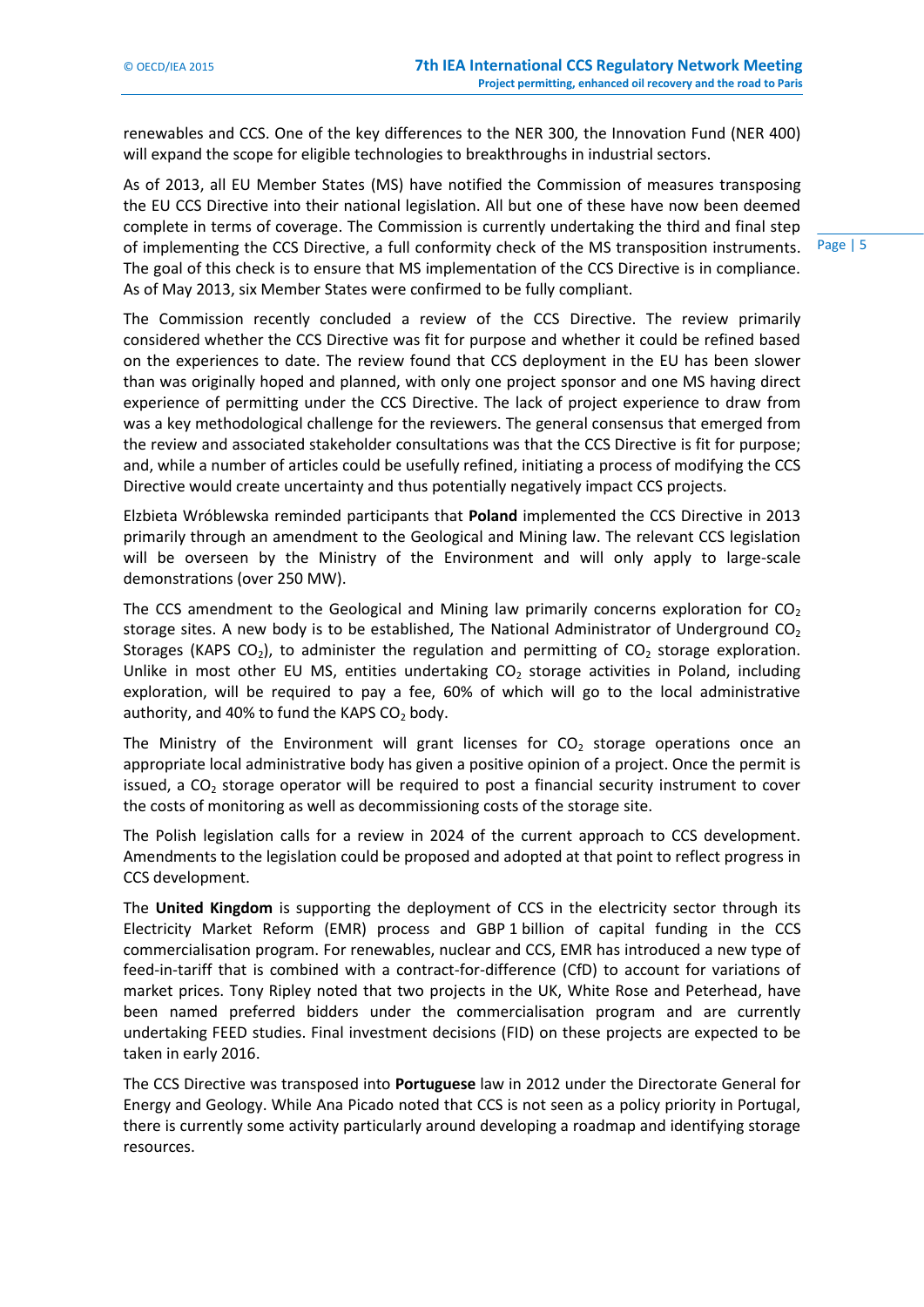The Portuguese National Low Carbon Roadmap<sup>2</sup> was launched in 2012 and identified CCS as an important mitigation technology in the power and industrial sectors. More recently, the Seventh Framework Program (FP7) project, COMET reiterated that CCS could play a key role in reaching Portugal's emissions reduction targets.

In Portugal, four reservoirs within three basins have been identified as potential storage sites. It is estimated that there is around 7 140 Mt of  $CO<sub>2</sub>$  capacity across the four reservoirs, with 95% of the capacity offshore.

**Canada** is one of the leading nations in CCS deployment with four projects currently in operation or under construction. In 2014, the Boundary Dam project in Saskatchewan was commissioned, becoming the world's first large-scale application of CCS at a power station. Kathryn Gagnon reminded the participants that, in Canada, provinces have jurisdiction over onshore  $CO<sub>2</sub>$  storage options and are therefore responsible for permitting and regulation.

The Canadian Province of **Alberta** is the home of the two Canadian projects currently under construction. CCS in Alberta is regulated under a 2010 amendment to the Province of Alberta Mines and Minerals Act. The Amendment sets out that pore space ownership rests with the Crown; establishes the Post Closure Stewardship Fund (PCSF); and defines  $CO<sub>2</sub>$  storage tenure agreements and long term liability arrangements.

Alberta has also put a framework in place to address issues related to the long-term liability of storage sites. Over the operational phase of a  $CO<sub>2</sub>$  storage project in Alberta, liabilities will reside with the lessee and operator of the project. During operations, however, the operator will pay a fee into the PSCF per tonne of  $CO<sub>2</sub>$  to cover the costs of post-closure monitoring and certain other activities. After the cessation of injection, and appropriate closure of the site, the lessee will be able to apply to the Government of Alberta for a closure certificate. Once a closure certificate has been issued, Alberta becomes the owner of the stored  $CO<sub>2</sub>$ , assumes obligations as set out under various pieces of provincial legislation, and indemnifies the operator against any future tort damages.

In the **United States**, the Environmental Protection Agency (EPA) is continuing to finalise rules being developed under Clean Air Act section 111(d) and 111(b) on existing and new fossil fuelbased power generation. The Clean Power Plan is being finalised under Rule 111(d), and would call on states to develop and implement strategies to reduce power-related emissions by 30% across the United States.

Jordan Kislear briefly reviewed the proposed Clean Power Plan, noting that the EPA had proposed to set individual targets for each state based on potential estimated reductions from four key building blocks: Improving thermal efficiency of units, adjusting dispatch of electricity to reduce emissions, expanding zero or low carbon emissions generation, and through increased demand side energy efficiency. CCS was not considered as one of the available building blocks in the determination of the targets; however, states could use CCS to meet their targets.

The Clean Power Plan under Rule 111(d) regulating existing generation fleet would only come into force once new build units are regulated under Rule 111(b).

The rule promulgated under 111(b) would regulate newly built fossil fuel generation capacity. The proposed regulation would require new coal units to emit less than 500  $gCO<sub>2</sub>/kWh$ , and new gas units to emit less than  $453$  gCO<sub>2</sub>/kWh.

Both of the rules being developed under 111(d) and 111(b) are expected to be finalised by the end of 2015.

Page | 6

1

<sup>&</sup>lt;sup>2</sup> The National Low Carbon Roadmap is available at [http://ccsroadmap.pt.](http://ccsroadmap.pt/)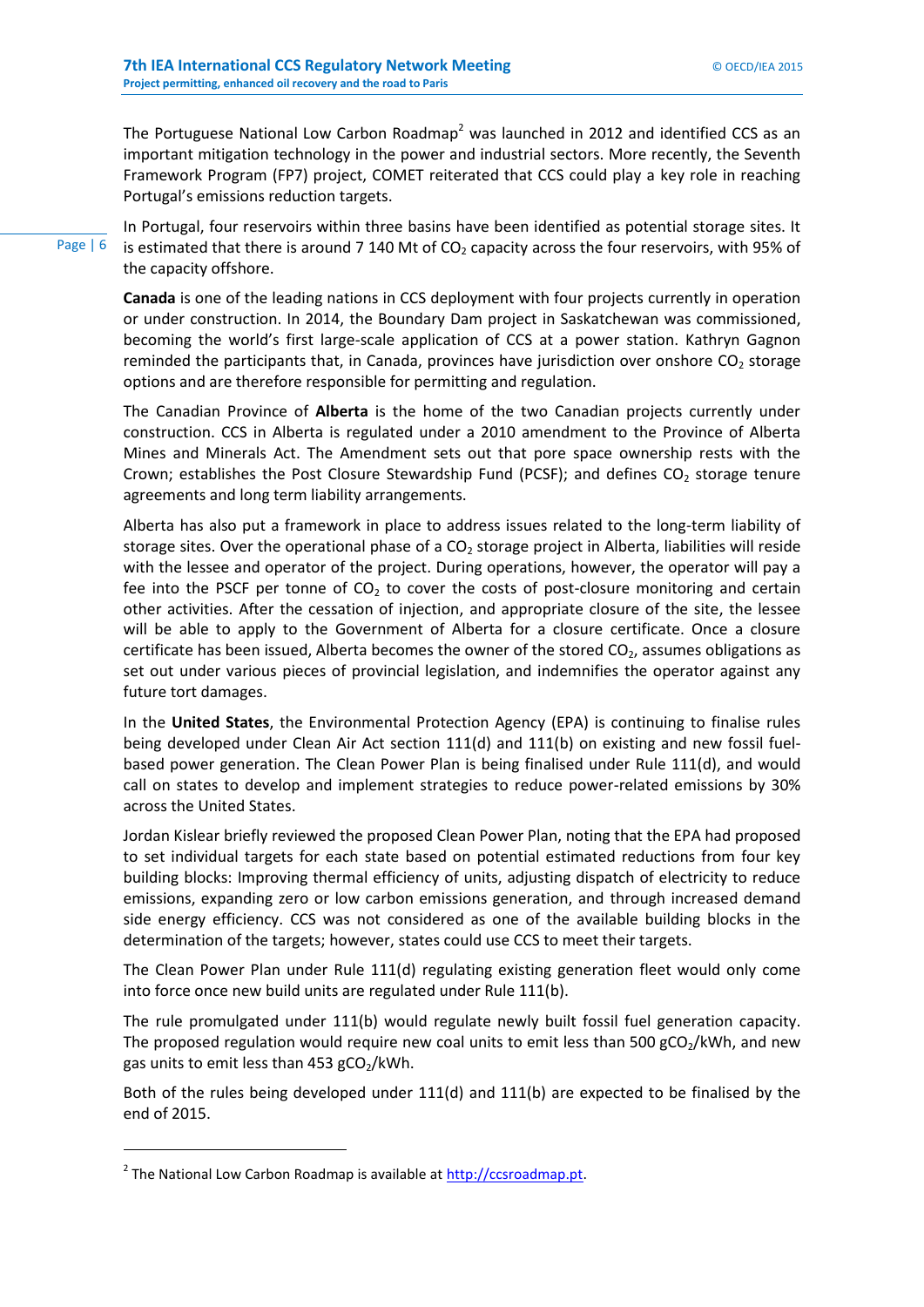In the United States, each well drilled for  $CO<sub>2</sub>$  injection must receive a permit from the EPA under its Underground Injection Control (UIC) program. A specific well class, Class VI, has been introduced for the geological storage of  $CO<sub>2</sub>$ . This differs from wells drilled to inject  $CO<sub>2</sub>$  for EOR, which are Class II wells. To date, six Class VI well permits have been granted across two projects. The FutureGen project, for which government funding has now been cancelled, was granted four permits and two projects at the Archer Daniels Midland (ADM) plant in Decatur, Illinois have each been granted a permit.

**Korea** has set a goal of a 30% reduction in business as usual emissions in 2020, equating to a reduction of 243 MtCO<sub>2</sub> per year from expected emissions. Of this, around 2 Mt per year is expected to come from CCS in 2020. Prof. Moon-Hyun Koh noted that Korea has a CCS roadmap and is now running several R&D streams as well as investigating the potential for geological storage. Based on the exploration results to date, Korean storage capacity is estimated to be between 1.9 GtCO<sub>2</sub> and 5.1 GtCO<sub>2</sub>.

#### <span id="page-8-0"></span>**Session 4: International activities**

There are a number of international processes underway which have an impact on domestic  $CO<sub>2</sub>$ storage regulation. The fourth session provided an update on two of the international processes underway. There were presentations from:

- Sean McCoy, IEA
- **•** Tim Dixon, IEA Greenhouse Gas Programme

The **International Standards Organisation** (ISO) convened Technical Committee 265 (TC265) to develop ISO standards for carbon dioxide capture, transportation and geologic storage. TC265 is chaired by Sandra Locke, Assistant Deputy Minister for International Relations for the Province of Alberta and the role of secretariat is shared between the Standards Council of Canada (SCC) and Standardization Administration of China (SAC). As shown in Figure 1, the TC has organized its work into six working groups covering different issues in CCS. The national flags shown in the Figure 1 indicate the nationality of the convenors.



**Figure 1.** The organisation of ISO TC 265 on Carbon Capture and Geological Storage.

Sean McCoy explained that participating countries in TC265 generally have national mirror committees which participate in the TC265 decision making process on the international standards instruments considered for approval. At the level of working groups, however,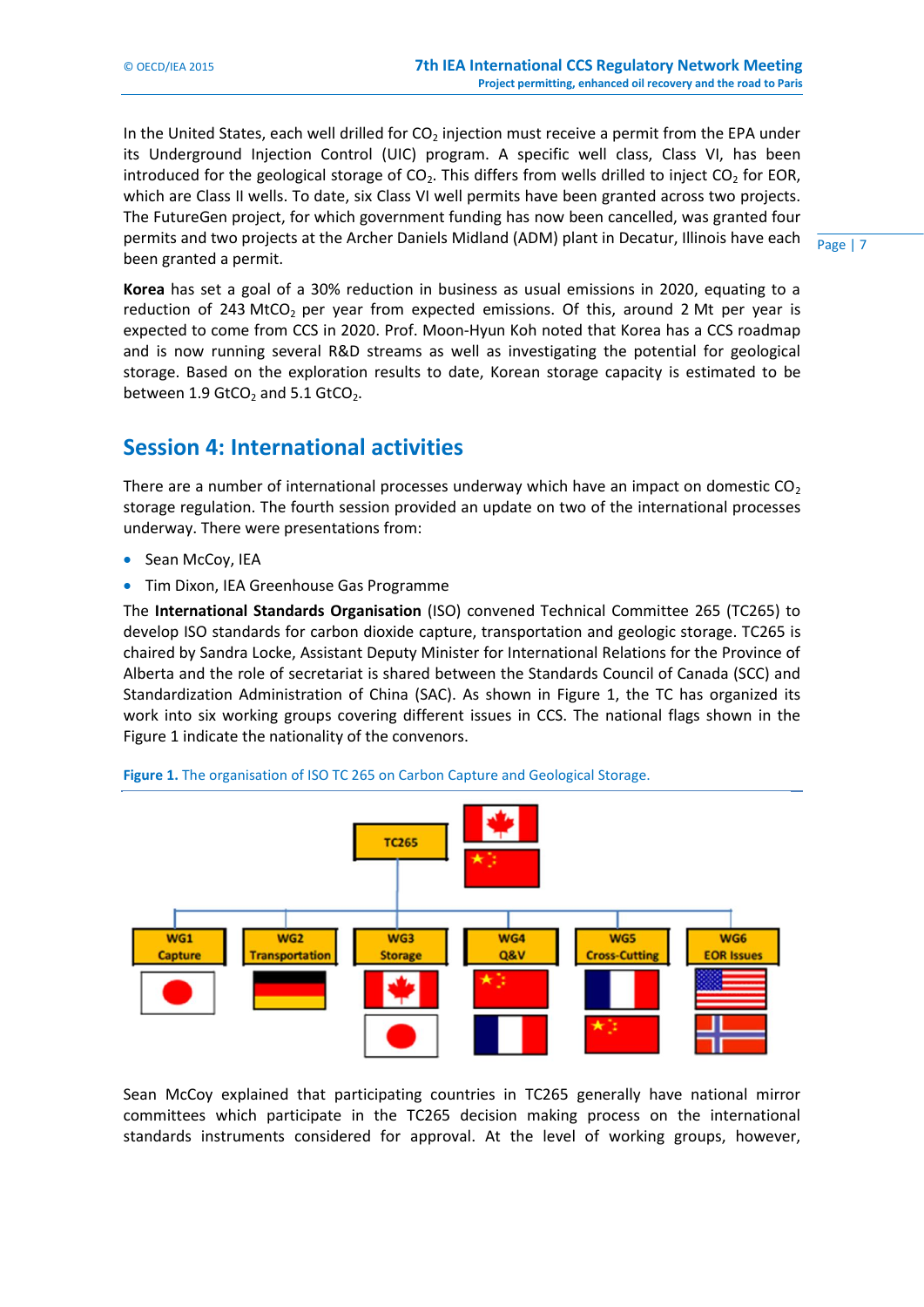discussions are largely technical in nature and primarily informed by the expertise of the individual participating technical experts (i.e., without regard to nationality or employer).

As of mid-2015, TC265 is developing:

Page | 8

- A technical report on capture technologies (WG1)
- An international standard on  $CO<sub>2</sub>$  transport by pipeline (WG2)
	- An international standard on geologic storage of  $CO<sub>2</sub>$  (WG3)
	- A technical report on quantification and verification (WG4)
- A technical report on lifecycle risk management for integrated CCS projects (WG4)
- An international standard on vocabulary for CCS (WG5)
- An international standard for geologic storage of  $CO<sub>2</sub>$  associated with  $CO<sub>2</sub>$  EOR (WG6)

The draft technical report on capture technologies is nearly complete and is expected to be presented to TC265 for approval during 2015. Based on this report, the capture WG has identified areas for standardization and, following completion of the report, intend to develop a proposal (for the consideration of TC265) for one or more international standards on performance metrics for post-combustion capture systems. In addition, a preliminary committee draft of an international standard for pipeline transportation of  $CO<sub>2</sub>$  has gone to ballot and is expected to lead to a publically available draft international standard by fall 2015.

The London Protocol is an international treaty administered by the **International Maritime Organisation** that protects the marine environment from pollution from dumping of waste and other matter. In 2009, an amendment was passed to allow for the export of  $CO<sub>2</sub>$  for storage under the seabed. In order for this amendment to enter in to force, it needs to be ratified by two thirds of all parties to the convention. Tim Dixon reminded participants that, at present, there are 43 parties to the Protocol, however only two have ratified the CCS amendment and another five are in the process of ratification. In addition, the approval process is complicated by new parties adopting the London Protocol, a step that increases the needed number of ratifications. This amendment will be critical for the development of CCS in a few regions including Europe.

### <span id="page-9-0"></span>**Day 2**

#### <span id="page-9-1"></span>**Session 5 – Permitting processes: project and regulator perspectives**

A first batch of projects in different jurisdictions has now been granted  $CO<sub>2</sub>$  storage permits. The fifth session featured presentations from a selection of these projects discussing the process of permitting.

- Scott McDonald, Illinois Industrial CCS (IICCS) project, ADM, United States
- J.P. Jepp, Quest CCS project, Shell, Canada
- Ward Goldthorpe, the Crown Estate, United Kingdom
- Victoria Mendes da Costa, CarbonNet, Australia

The **Illinois Industrial CCS** (IICCS) project in Decatur, Illinois is one of two projects to be granted a Class VI well permit under the EPA UIC program. The project involves the capture of around 1 MtCO<sub>2</sub> per year from the ADM biofuels plant in Decatur, Illinois which is then stored in the Mt. Simon sandstone basin.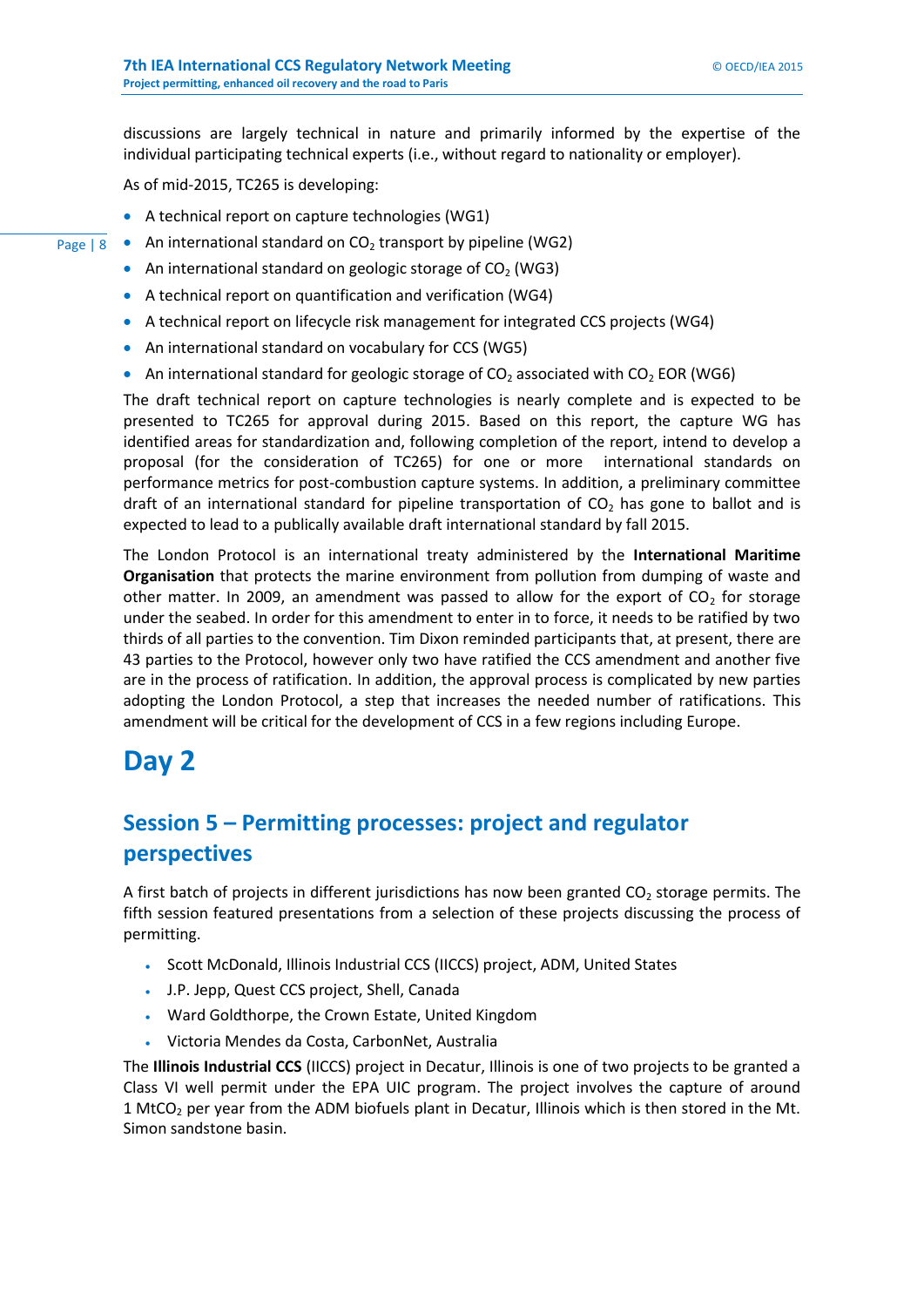The IICCS project is closely related to the **Illinois Basin Decatur Project** (IBDP), which was a large scale geologic storage test program at the same location. This project injected 1 MtCO<sub>2</sub> over a three year period, ceasing in 2014. The IBDP project is now under post closure monitoring. This pilot project, funded in part by the United States Department of Energy, formed the basis for the ICCS project.

Under its UIC Class VI permit conditions, ADM is required to undertake detailed modelling, and monitoring of the near surface and of the deep sub-surface to ensure the integrity of the storage structure. In addition to the modelling and monitoring required by its Class VI permit, ADM has undertaken geomechanical modelling and will monitor shallow subsurface during injection.

The standard post injection site closure (PISC) period under the UIC is 50 years; however, ADM was granted a reduction of the PISC period to 10 years. This reduction was granted because ADM was able to demonstrate that after 10 years, the pressure in the reservoir will likely return to preinjection levels and that the plume will have stabilised.

One challenge for ADM has been interpreting the EPA requirement to demonstrate nonendangerment in the site closure process and PISC period. ADM is one of the first projects to be granted a Class VI permit and therefore there is not yet any precedent for what will satisfy the EPA requirement for non-endangerment.

The **Shell Quest** project in Alberta, Canada is currently under construction and Shell are hoping it will start operating in autumn 2015. The Quest project will capture  $CO<sub>2</sub>$  that would otherwise be emitted from the  $H_2$  production facility of Shell's Scotford upgrader, where oil sands bitumen are converted to synthetic crude oil, and store it in a saline aquifer at a depth of over 2 000m.

The Quest project is the first CCS project to be regulated under the Alberta CCS regulatory framework, and as such faced many challenges often encountered by first mover projects. There was no clear regulatory pathway for the Quest project until the Alberta Mines and Minerals Act was amended by the CCS Statutes Amendment Act in 2010. The Amendment Act clarified the ownership of the pore space and enables the Albertan Government to issue tenure agreements, assume liability for stored  $CO<sub>2</sub>$  and establish the Post Closure Stewardship Fund (PCSF). This act was followed by the more detailed Alberta Carbon Sequestration Tenure Regulation in 2011, which established the administrative details for carbon sequestration leases and requirements for measurement, monitoring and verification (MMV) and closure plans.

The tenure agreement for the Quest project includes the pore space in the storage reservoir and the caprock, and covers parts of more than 39 townships (about 3 700 km<sup>2</sup>). The Sequestration Lease Area (SLA) extends to the edge of the pressure front which prevents the pressure fronts from neighbouring projects interfering. Alongside its application for tenure, Shell also submitted its initial closure plan, which is to be updated every three years – as required by the Regulation

As of early-2015, Shell and the Alberta Government are currently determining the project-specific PCSF rate for Quest.

In the UK, the Department of Energy and Climate Change (DECC) and the Crown Estate are responsible for the approvals necessary to undertake  $CO<sub>2</sub>$  storage projects. DECC issues a Carbon Dioxide Storage License which covers the area of exploration from the surface to beneath the potential reservoir. The Crown Estate issues an agreement for lease which is an exclusive time limited lease over an area of pore space within the subsurface.

If a suitable resource is identified, DECC can issue a Carbon Dioxide Storage Permit which covers the activities associated with injection and monitoring. Once FID is taken and the project has a Carbon Dioxide Storage Permit, the project can exercise their option and be granted a storage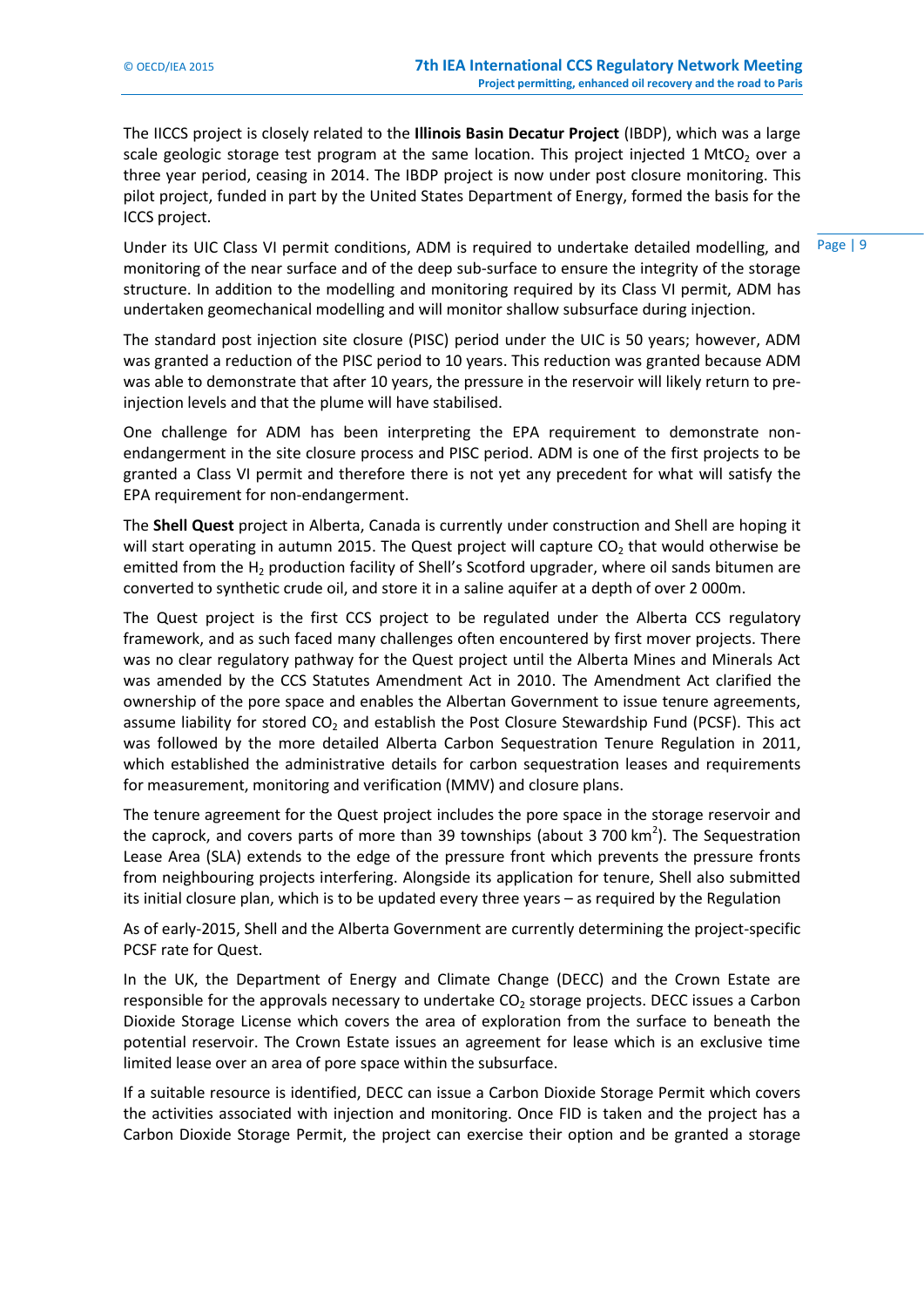Lease by the Crown Estate. Interestingly, the boundaries of the granted leases are flexible and can be altered if the plume migrates beyond the initial borders.

There are two CCS projects in the UK currently being developed, **Peterhead** and **White Rose**, which have both secured an Agreement for Lease for their respective storage sites.

Page | 10 In Gippsland, Victoria, Australia, the **CarbonNet** "hub-style" project is seeking to build the infrastructure to underpin a multi-user CCS network. The project is still in the feasibility stages, but is moving along the regulatory pathway by securing permits for offshore storage exploration. The Gippsland Basin was selected as it was assessed to have the best and largest  $CO<sub>2</sub>$  storage reservoirs of 25 basins around Australia. The Gippsland is home to a number of large coal-fired power plants and other industries which could provide  $CO<sub>2</sub>$  to a storage site.

On the regulatory side, projects in Victoria face a challenge as there are three different primary greenhouse gas storage Acts sets of legislation that could potentially apply to a  $CO<sub>2</sub>$  storage project. The Victorian and Australian Federal Government have both developed comprehensive legal frameworks for CCS. However, there are some inconsistencies between them. These differences may be challenging for projects which straddle jurisdictional boundaries in Australia as there is one set of regulations for projects onshore in Victoria, another for projects in Victoria's territorial waters offshore and yet another for storage in the Commonwealth jurisdiction, which begins three nautical miles from shore.

As an illustration, one such difference between the Commonwealth and Victorian legislation is in the treatment of long term liability. Under the Victorian legislation, the Victorian Government assumes ownership of the injected  $CO<sub>2</sub>$  once the site is closed, beyond this provision however, there are no specific provisions regarding other liabilities which may be transferred upon surrender of an authority. In contrast, the Commonwealth does not after site closure assume ownership of  $CO<sub>2</sub>$  from projects within its jurisdiction, but may indemnify a former licensee where there is a liability for damages and certain circumstances exist.

#### <span id="page-11-0"></span>**Session 6 – Operation and regulation of CO2-EOR**

 $CO<sub>2</sub>$  has been injected underground for decades in the United States for the purposes of enhancing oil recovery. The industry has, historically, been regulated to ensure the efficient recovery of fossil fuel resources and to minimise the environmental impact of operations. Session 6 explored the nature and regulation of enhanced oil recovery ( $CO<sub>2</sub>$ -EOR) operations. There were presentations from:

- Neils Peter Christensen, Gassnova
- John Harju, University of North Dakota
- Richard Macrory, University College London

 $CO<sub>2</sub>$ -EOR is a tertiary recovery option that can unlock an additional 10-15% of the original oil in place. The process involves injecting  $CO<sub>2</sub>$  (often alternating with water) into an oil reservoir which then mixes with the oil, causing the oil to swell, reducing its viscosity, and sweeping it towards production wells. The  $CO<sub>2</sub>$  is produced with the oil, reducing its viscosity, and allowing it to be swept it towards production wells. Some of the  $CO<sub>2</sub>$  is produced with the oil, separated from it, and re-injected in to the reservoir. Over time, increasing amounts of the injected  $CO<sub>2</sub>$  are trapped in the reservoir and remains there permanently.

Almost all  $CO<sub>2</sub>$ -EOR to date has been undertaken in the United States and Canada. However, there are a few projects in Brazil, Eastern Europe and Turkey. Niels Peter Christensen reported that in the US through 2009, 570 MtCO<sub>2</sub> has been used for CO<sub>2</sub>-EOR, of which 63 MtCO<sub>2</sub> was from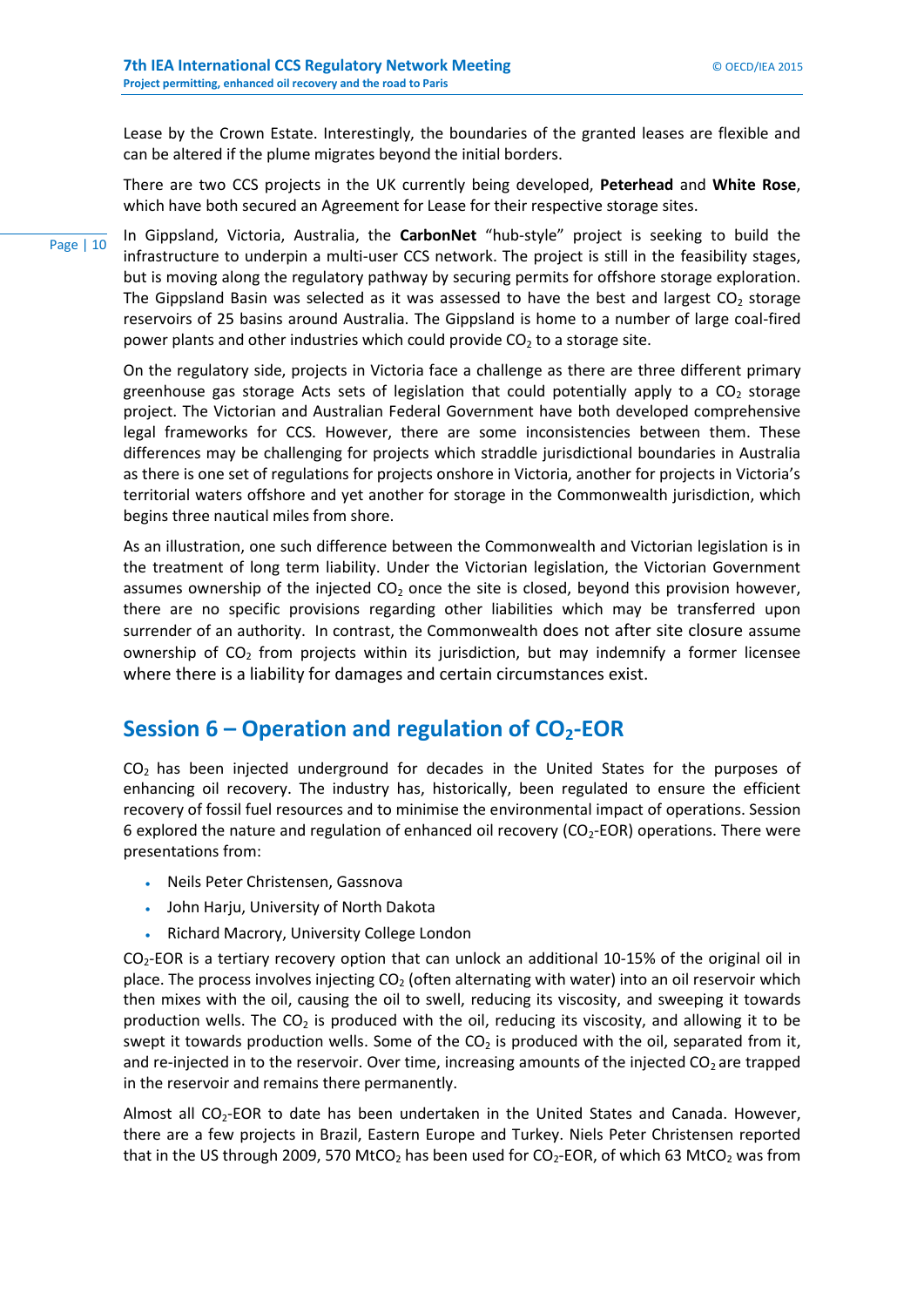anthropogenic sources. Over the same period, U.S.  $CO<sub>2</sub>$ -EOR projects have produced in excess of 1.2 billion incremental barrels of crude oil.

associated environmental impacts. In contrast, the UIC Class VI regulations and associated Clean Page | 11 As discussed earlier, operations injecting  $CO<sub>2</sub>$  for the purposes of geologic storage are regulated differently than those injecting  $CO<sub>2</sub>$  for enhanced oil recovery. In North Dakota<sup>3</sup>, regulation of  $CO<sub>2</sub>$ -EOR is focused on ensuring the greatest economic recovery of oil while minimizing the Air Act Greenhouse Gas Reporting Rule for  $CO<sub>2</sub>$  storage in saline aquifers are focused on ensuring the  $CO<sub>2</sub>$  remains underground permanently.

To regulate Class VI wells, North Dakota has implemented its own regime for managing the long term liability associated with stored  $CO<sub>2</sub>$ . The State has established two funds which storage projects will pay into on the basis of a set fee per tonne of  $CO<sub>2</sub>$  stored. The  $CO<sub>2</sub>$  Storage Facility Administrative fund will fund the administration and monitoring of operating projects; while the  $CO<sub>2</sub>$  Trust fund will fund the long term management of storage sites once they have been closed.

In many jurisdictions the regulation of EOR falls under different agencies and supervisory bodies than CO<sub>2</sub> storage projects. As such, activities which in practice are very similar can be treated quite differently.

These differences may become challenging if the line between  $CO<sub>2</sub>$  EOR and  $CO<sub>2</sub>$  storage becomes blurred. In particular, issues may arise if projects seek to transition from  $CO<sub>2</sub>$  EOR to  $CO<sub>2</sub>$  storage; or when  $CO<sub>2</sub>$  suppliers seek to claim credit for the incidental permanent storage of  $CO<sub>2</sub>$  that occurs in association with  $CO<sub>2</sub>$  EOR projects.

Different jurisdictions have dealt with these issues in different ways. In the UK, the Secretary of State has the power to apply the CCS regulatory regime to any EOR projects. In Australia, the intention of the injection determines whether or not the activity is covered by the greenhouse gas storage legislation. In the US, a Class II well operator who transitions to injecting carbon dioxide for the primary purpose of long-term storage into an oil and gas reservoir must obtain a Class VI geologic sequestration permit when there is an increased risk to protected groundwater as compared to Class II operations. The draft guidance on transitioning from a Class II well to a Class VI well states that no single factor should be relied on to make a determination on risk.

#### <span id="page-12-0"></span>**Session 7 – Interaction of CCS regulation and domestic and international emissions reduction schemes**

There are a number of regional or economy wide emissions reduction schemes which have been introduced and are operating, and several more expected in the near future. There are a variety of different approaches, but they are mostly, by their nature, top down measures.  $CO<sub>2</sub>$  storage regulation has generally been project specific and bottom up in its approach. This session examined the integration of CCS specific regulation and economy wide or regional emissions reduction schemes; and how CCS is likely to feature in any global agreement signed at the UNFCCC Conference of Parties in Paris. There were presentations from:

- Paul Zakkour, Carbon Counts
- Jesse Scott, IEA

1

Tim Dixon (prepared with Ellina Levina, IEA), IEA Greenhouse Gas program

<sup>&</sup>lt;sup>3</sup> North Dakota has primacy in regulating class II wells. Primacy means that North Dakota has put in place state specific regulations which, at a minimum, fulfil all the requirements of the EPA UIC regulations and therefore, projects only require a permit from the North Dakota Industrial Commission.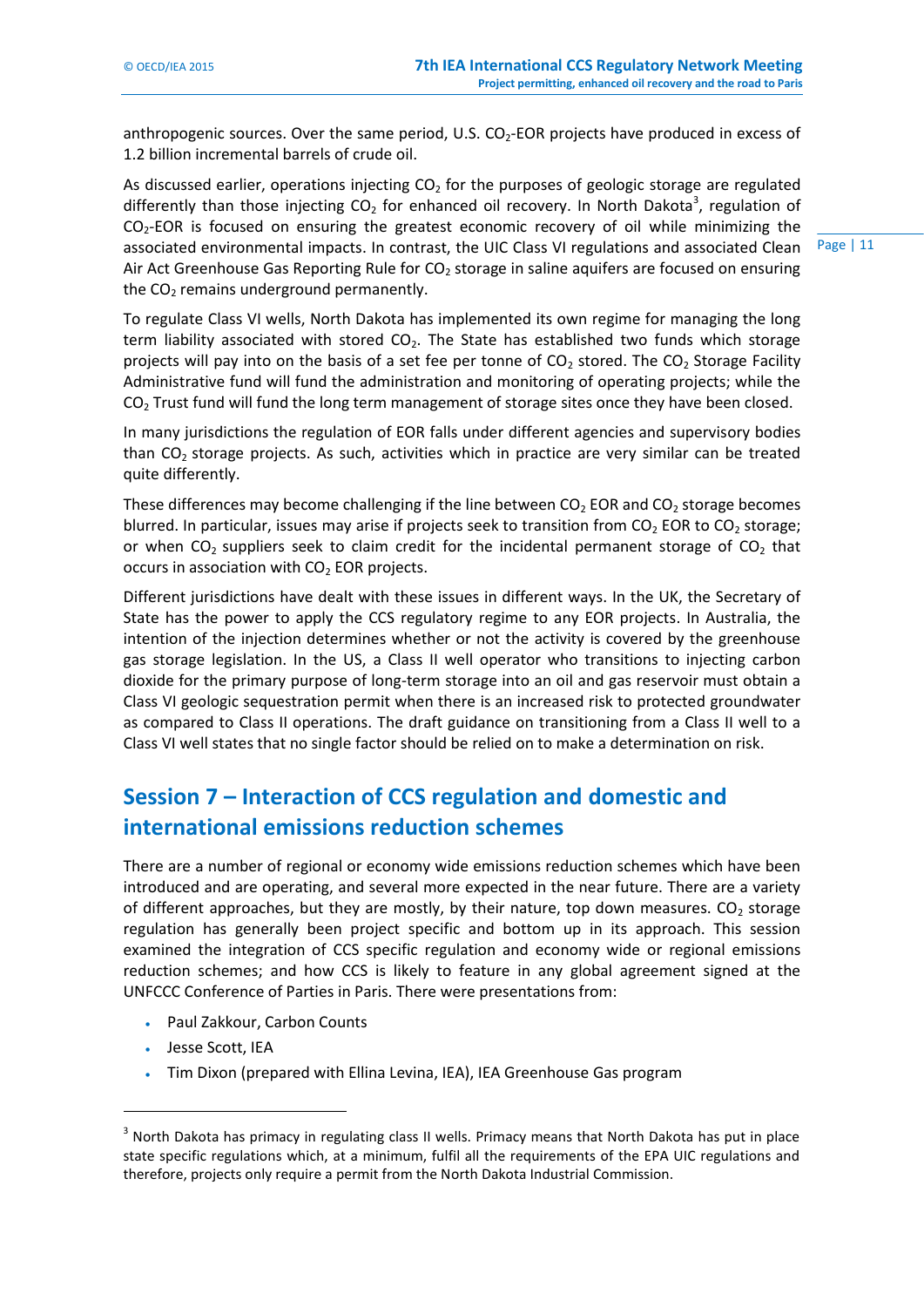One of the first challenges in integrating CCS regulation and emissions reduction schemes is ensuring the integrity of the  $CO<sub>2</sub>$  accounting. The challenge is exacerbated when dealing with  $CO<sub>2</sub>$ storage from an EOR project. Paul Zakkour outlined greenhouse gas emissions accounting approaches for  $CO<sub>2</sub>$ -EOR, and highlighted a key issue as being whether and how to account for emissions arising from the processing and combustion of incrementally produced oil from EOR occurring outside the EOR site boundaries. This was presented as an "emissions leakage" problem on the basis that: (a) an incentive may be applied for reducing emissions by geologically storing  $CO<sub>2</sub>$  in conjunction with EOR in one jurisdiction, whilst (b) simultaneously creating emissions from processing and combustion of the incrementally produced crude oil in another.

Emissions leakage is unlikely to occur where the produced oil is processed and refined in a jurisdiction with economy-wide emission controls on place. On the other hand, it could occur where the crude oil is shipped to jurisdictions without stringent, economy-wide, emission controls in place; in such circumstances, the supply of oil could add to overall emissions.

Arguably,  $CO<sub>2</sub>$ -EOR produces oil which would otherwise have stayed underground. However, this additional oil may, to some extent, displace more expensive oil which would otherwise have been produced. On the other hand, it may just be used to reduce oil prices and therefore create new demand and/or meet suppressed demand. Two questions that need to be resolved are: does incremental oil from  $CO<sub>2</sub>$  EOR displace other oil, and if so, to what extent? And what is the net abatement effect of displacing other sources of crude oil?

Jesse Scott pointed to the **EU ETS** as an example of a regional emissions reduction mechanism. The CCS Directive has been explicitly designed to complement the EU ETS, but providing the legal basis for a CCS-equipped facility to be exempted from purchase of ETS certificates. Any issues in the integration of the two directives may emerge when the first projects are deployed in Europe. The prices for certificates in the EU ETS have not been high enough to significantly improve the economics of CCS.

The **United Nations Framework Convention on Climate Change** (UNFCCC) 21<sup>st</sup> Conference of the Parties (COP21) in Paris in late 2015 is widely expected to produce an agreement on a global approach to reducing  $CO<sub>2</sub>$  emissions. The Intergovernmental Panel on Climate Change (IPCC), the scientific advisory panel to the UNFCCC, in its Fifth Assessment Report again reaffirmed the need for CCS in addressing climate change. The report found that many of the global models could not reach the necessary cuts to emissions without CCS being available. Of the models that could reach the necessary reductions, the median increase in cost resulting from removing CCS as an option was 138%.

Specific technologies such as CCS are not expected to feature in the text of the agreement, as the agreement will largely be based on voluntary commitments from countries, called Intentional Nationally Determined Contributions (INDCs). Nevertheless, CCS can be facilitated by several of the UNFCCC mechanisms including the Green Climate Fund, the Technology Mechanism, defined Nationally Appropriate Mitigation Actions (NAMAs) or in individual INDCs.

#### <span id="page-13-0"></span>**Concluding remarks**

1

This meeting report is intended to be a summary of the discussion, drawing out particularly relevant and interesting discussion points, rather than a point by point record of the meeting. For more information on any of the topics discussed, please see the presentations posted on the meeting webpage.<sup>4</sup> Alternatively, please feel free to contact us here at the IEA Secretariat.

<sup>&</sup>lt;sup>4</sup> The meeting page is at<https://www.iea.org/workshop/7th-ccs-regulatory-network-meeting.html>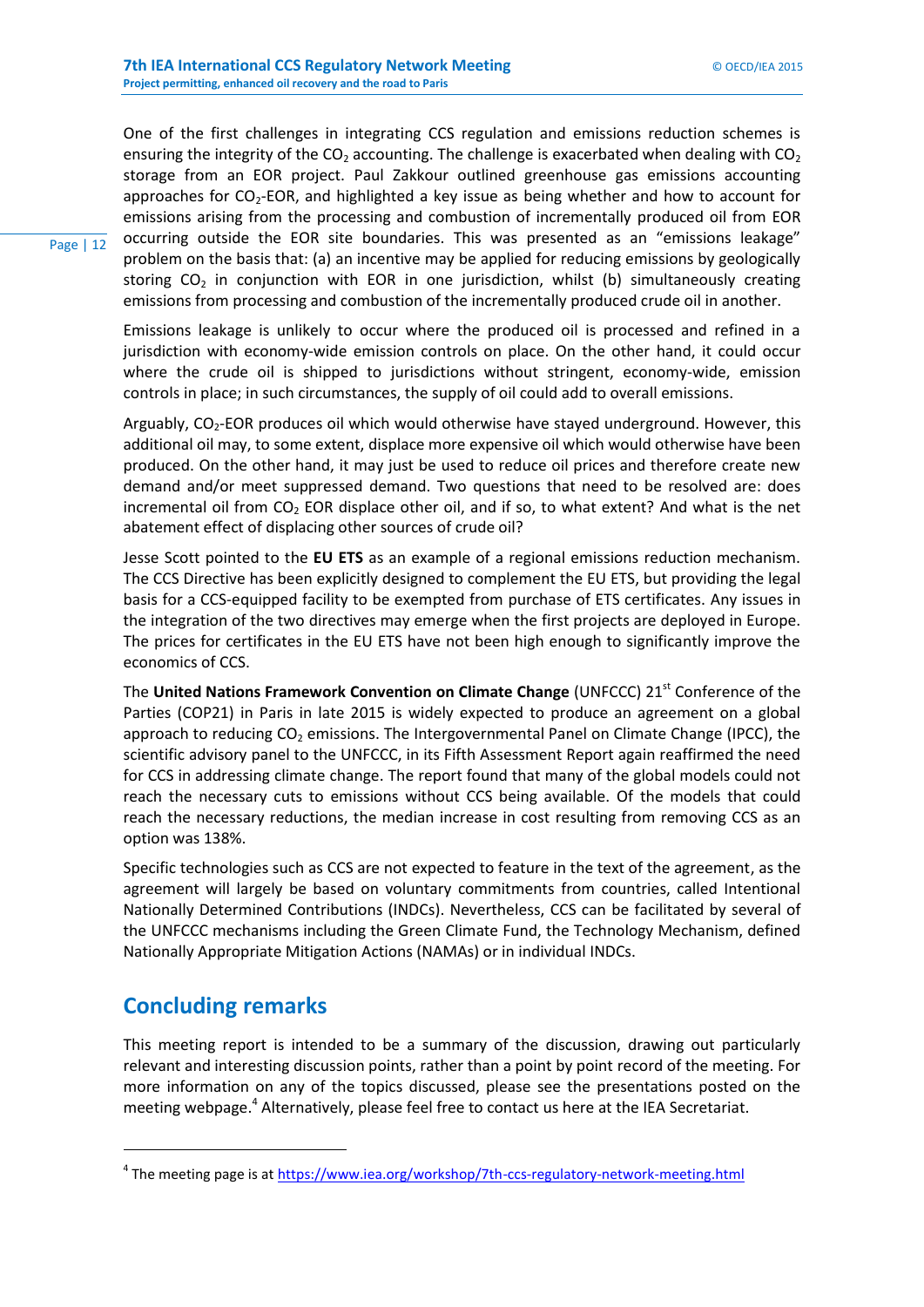As always, we are eager to hear your views on issues of interest which the Regulatory Network could explore and how the Regulatory Network can be of the most value to participants.

To share your views, please contact Mr Tristan Stanley at the IEA Secretariat: **[tristan.stanley@iea.org](mailto:tristan.stanley@iea.org)**.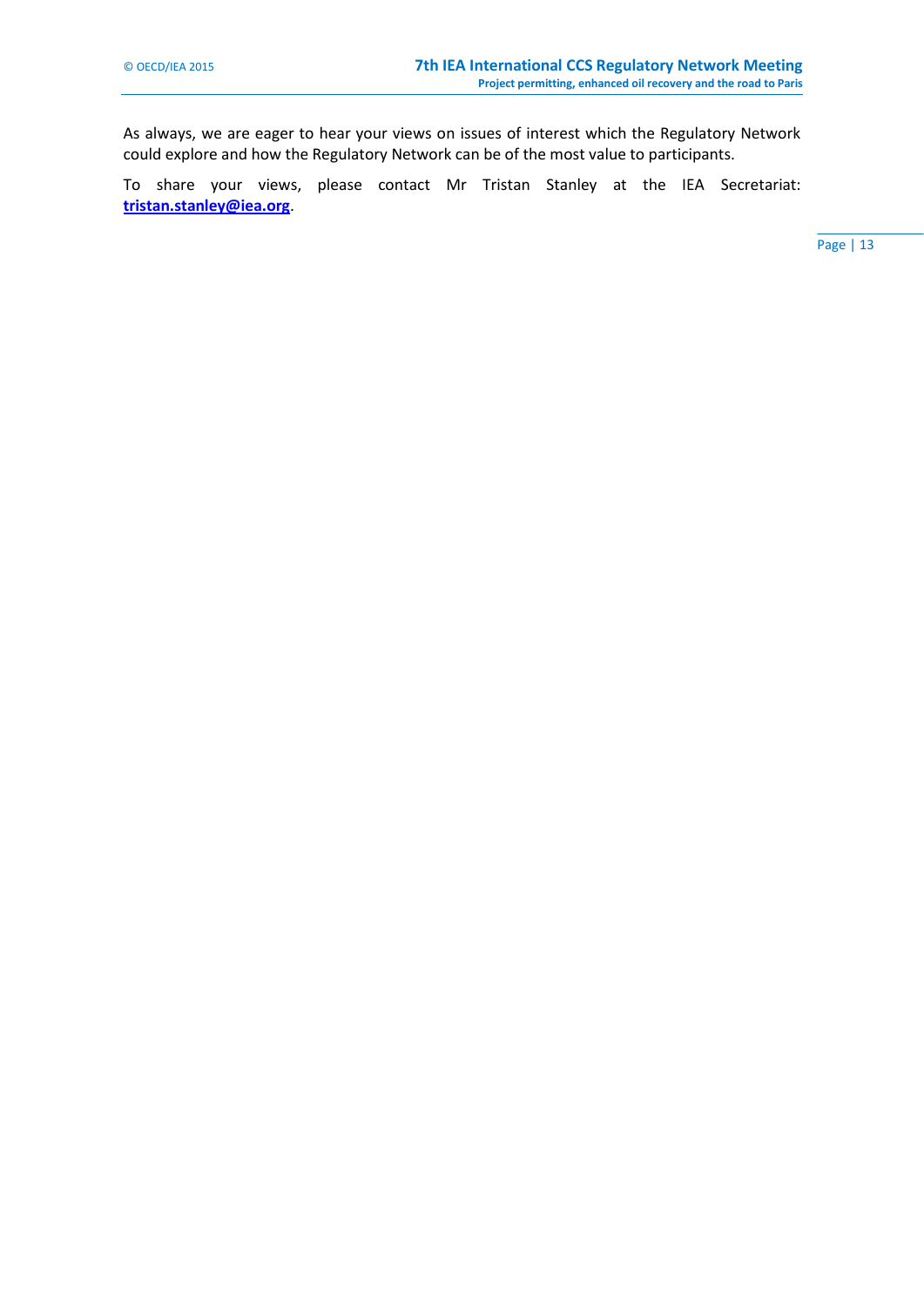#### <span id="page-15-0"></span>**Annex 1: Meeting Agenda**

#### Page | 14

#### **Day 1: Wednesday, 22 April 2015**

| 08:30 | Registration                               |                                                   |
|-------|--------------------------------------------|---------------------------------------------------|
| 09:00 | <b>Opening Session</b>                     |                                                   |
|       | Welcome and opening remarks                | Philippe Benoit, IEA                              |
|       | Scene setting for meeting                  | Tristan Stanley, IEA                              |
| 09:30 | <b>Session 1: Long term liability</b>      |                                                   |
|       | workshop review                            |                                                   |
|       | Sean McCoy, IEA                            |                                                   |
|       | Ian Havercroft, Global CCS Institute       |                                                   |
| 10:30 | Coffee                                     |                                                   |
| 11:00 | <b>Session 2: Country updates</b>          | <b>Chair: Richard Macrory, University College</b> |
|       |                                            | <b>London</b>                                     |
|       | <b>European Commission</b>                 | Maria Velkova, European Commission                |
|       | Poland                                     | Elżbieta Wróblewska, Ministry of Economy          |
|       | United Kingdom                             | Tony Ripley, Department of Energy and Climate     |
|       |                                            | Change                                            |
|       | Portugal                                   | Ana Picado, National Laboratory on Energy and     |
|       |                                            | Geology                                           |
| 12:45 | Lunch                                      |                                                   |
| 13:45 | <b>Session 3: Country updates</b>          | <b>Chair: Tim Dixon, IEA GHG</b>                  |
|       | Canada                                     | Kathryn Gagnon, Natural Resources Canada          |
|       | <b>United States</b>                       | Jordan Kislear, Department of Energy              |
|       | Korea                                      | Koh, Moon-Hyun, Soongsil University               |
| 15:30 | Coffee                                     |                                                   |
| 16:00 | <b>Session 4: International activities</b> | <b>Chair: Tristan Stanley, IEA</b>                |
|       | <b>ISO/TC 265</b>                          | Sean McCoy, IEA                                   |
|       | <b>London Protocol</b>                     | Tim Dixon, IEA GHG                                |
| 17:00 | <b>Closing remarks</b>                     |                                                   |
| 19:30 | Dinner                                     |                                                   |

**7 th IEA International CCS Regulatory Network Meeting, 22-23 April 2015, IEA Paris**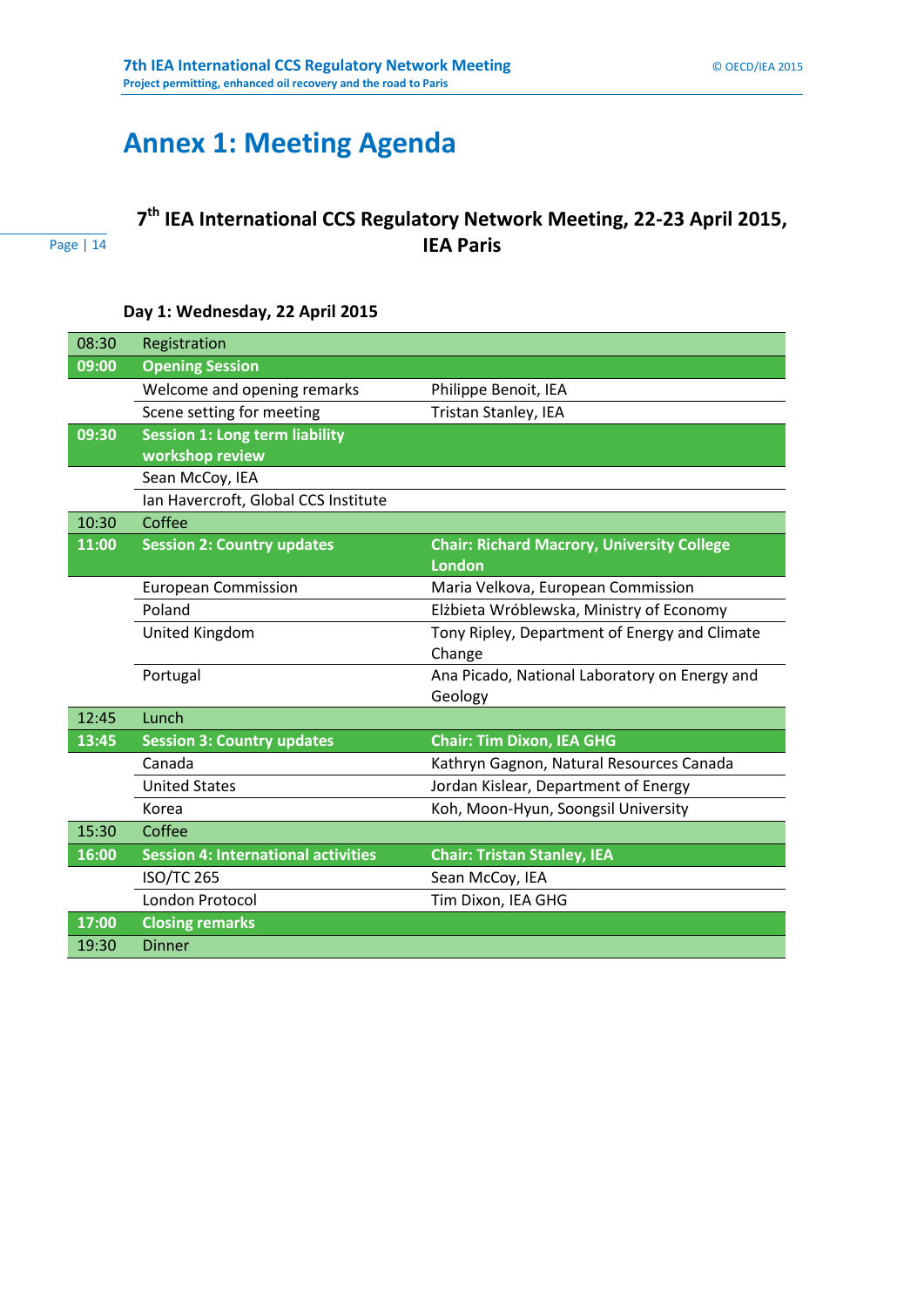$15$ 

#### **Day 2: Thursday, 23 April 2015**

| 09:00 | <b>Session 5: Permitting processes:</b>                                                                             | <b>Chair: Bob Van Voorhees, Carbon Sequestration</b> |      |
|-------|---------------------------------------------------------------------------------------------------------------------|------------------------------------------------------|------|
|       | project and regulator perspectives                                                                                  | <b>Council</b>                                       |      |
|       | Illinois Industrial Carbon Capture and                                                                              | Scott McDonald, Archer Daniels Midland               |      |
|       | <b>Storage Project</b>                                                                                              |                                                      |      |
|       | Quest CCS Project                                                                                                   | J.P. Jepp, Shell                                     | Page |
|       | UK CCS competition projects                                                                                         | Ward Goldthorpe, UK Crown Estate                     |      |
|       | CarbonNet Project                                                                                                   | Victoria Mendes da Costa, CarbonNet                  |      |
| 11:00 | Coffee                                                                                                              |                                                      |      |
| 11.30 | <b>Session 6: Operation and regulation</b><br>of CO <sub>2</sub> EOR                                                | <b>Chair: Paul Zakkour, Carbon Counts</b>            |      |
|       | CCS & CO2 EOR: comparison and<br>standardisation                                                                    | Neils Peter Christensen, Gassnova                    |      |
|       | EOR regulation in the US                                                                                            | John Harju, University of North Dakota               |      |
|       | Regulation of EOR and the transition                                                                                | Richard Macrory, University College London           |      |
|       | to CO <sub>2</sub> storage                                                                                          |                                                      |      |
| 13:00 | Lunch                                                                                                               |                                                      |      |
| 14:00 | <b>Session 7: Interaction of CCS</b><br>regulation and domestic and<br>international emissions reduction<br>schemes | <b>Chair: Tristan Stanley, IEA</b>                   |      |
|       | Emissions accounting for EOR                                                                                        | Paul Zakkour, Carbon Counts                          |      |
|       | Emissions trading schemes and CCS:<br>The EU ETS                                                                    | Jesse Scott, IEA                                     |      |
|       | CCS in the UNFCCC                                                                                                   | Tim Dixon, IEA GHG                                   |      |
| 15:30 | <b>Closing Session: Summary</b>                                                                                     |                                                      |      |
|       | Summary and closing remarks                                                                                         | Juho Lipponen, IEA                                   |      |
| 16:00 | <b>Close</b>                                                                                                        |                                                      |      |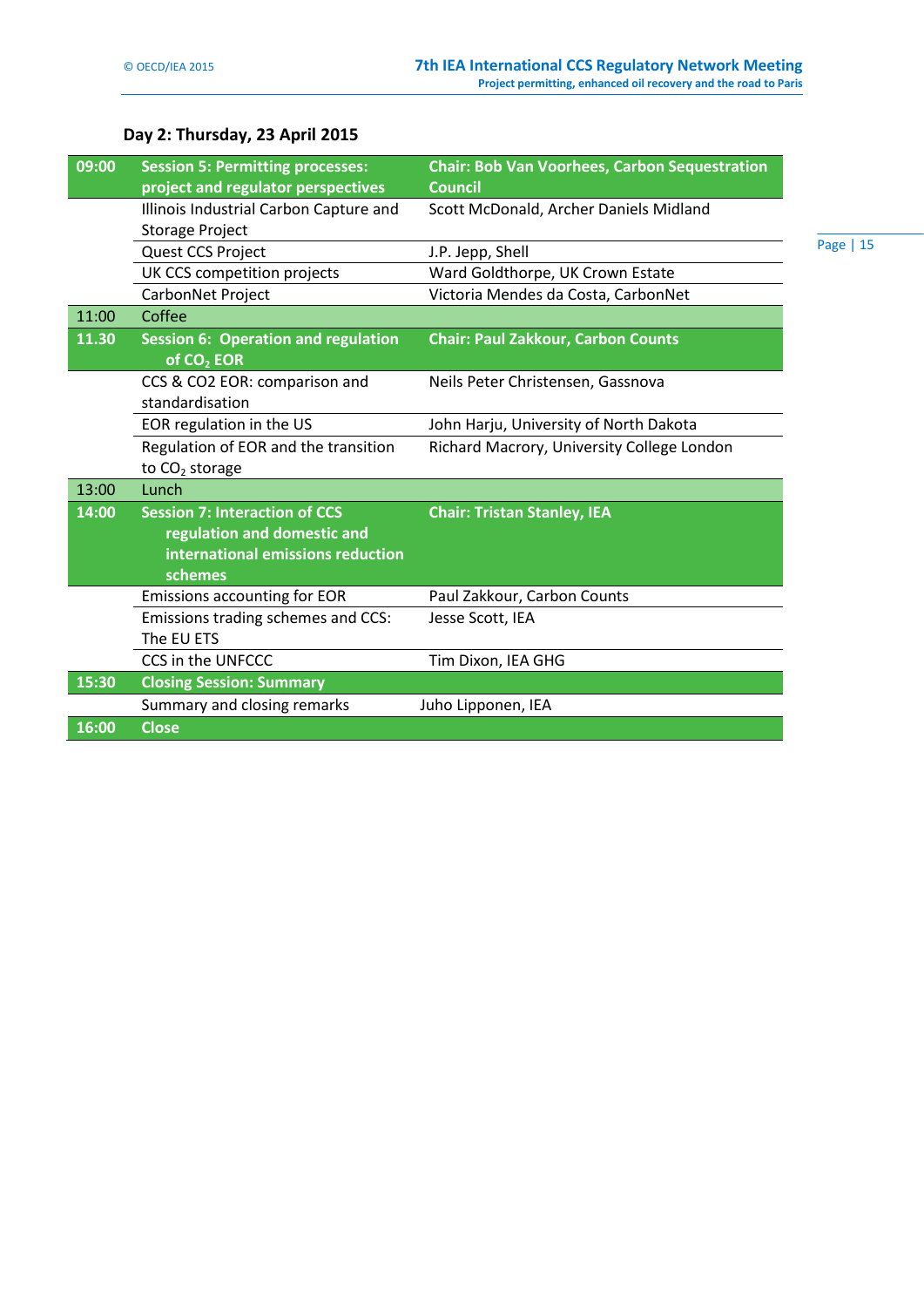# **International** iea hine

#### www.iea.org/books

**PDF** versions at 20% discount

**International Energy Agency** 9 rue de la Fédération 75739 Paris Cedex 15, France

> Tel: +33 (0)1 40 57 66 90 E-mail: books@iea.org